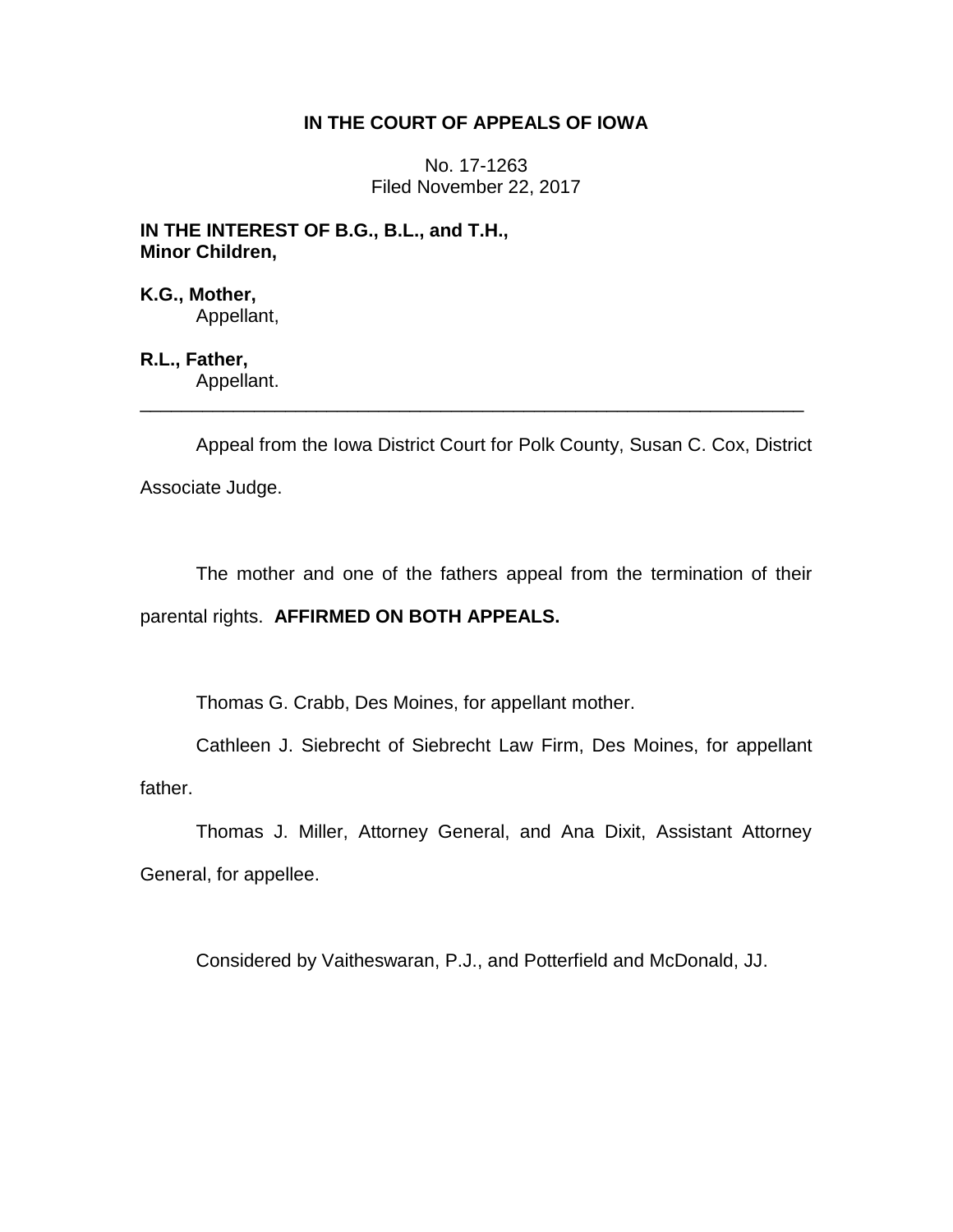### **POTTERFIELD, Judge.**

The mother's parental rights were terminated to three of her five children.<sup>1</sup> At issue in this appeal are B.L., born in 2008; B.G., born in 2009; and T.H., born in 2012. B.L.'s father also appeals the termination of his parental rights.<sup>2</sup>

#### **I. Background Facts and Proceedings.**

The mother is no stranger to interactions with the Iowa Department of Humans Services (DHS). As a child, she was involved with the department due her mother's use of methamphetamine and other drugs. As a parent, the mother came to the attention of DHS before the present proceedings began in 2013. In 2009, DHS made a founded report for child abuse after the mother was arrested for underage drinking and possession of drug paraphernalia; DHS learned the mother had taken B.L. to a known drug house a number of times. The mother was also having trouble with B.L.'s father and alleged domestic violence.

DHS was again involved with the family in 2011 when the mother's third child, M.V., was born prematurely and died soon after. At the time of his birth, the umbilical cord and the mother's urine were tested for THC; both showed a positive result. The mother admitted to using marijuana while pregnant with M.V. but denied either B.L. or B.G. was in her care at the time. She also reported she was no longer in a relationship with M.V.'s father, stating he had been domestically violent to her in the past and then again recently. She did not notify the police.

 $\overline{a}$ 

<sup>&</sup>lt;sup>1</sup> The mother has had five children with five different fathers. One of the children,  $M.V.,$ was born prematurely in 2011 and died soon after birth due to medical complications. Another child, R.T., born in 2013, was injured when his father violently shook him. The mother's parental rights to R.T. were terminated in January 2015. The other three children are at issue in this appeal.

<sup>&</sup>lt;sup>2</sup> No other father appeals the termination of his parental rights.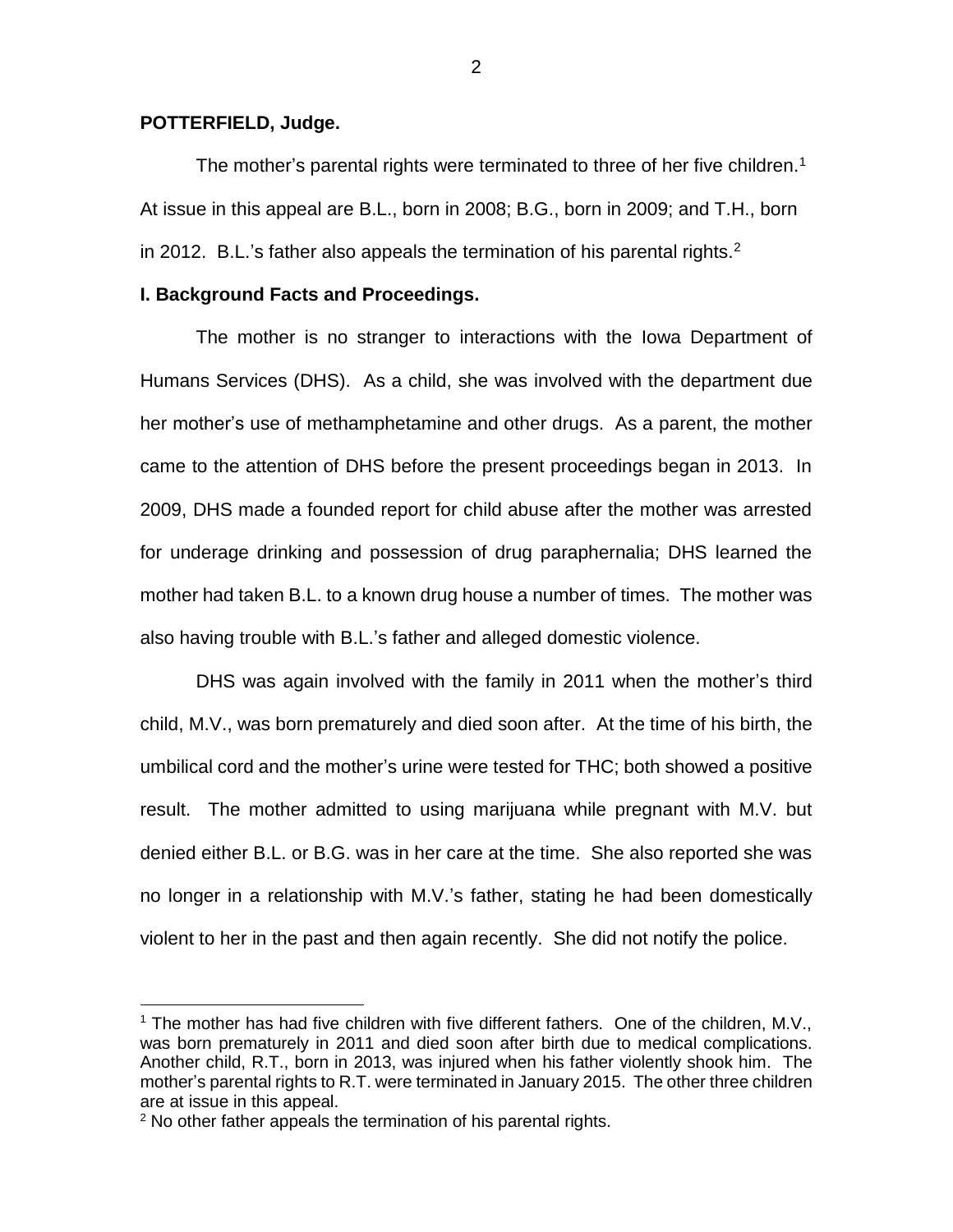In 2013, R.T. was born to the mother and a fifth father. R.T. was born prematurely and struggled with respiratory and feeding issues. When R.T. was approximately three months old, he was rushed to the emergency room while in acute distress. After extensive medical testing, doctors determined someone had violently shaken R.T., inflicting serious head trauma including brain bleeds and retinal hemorrhages. R.T. was flown from Des Moines to Iowa City and underwent emergency neurosurgery. R.T.'s father admitted he was caring for the child (in the mother's home) immediately before R.T. quit breathing. R.T.'s father was charged with child endangerment causing serious injury and was later found guilty.

The mother refused to believe the medical evidence that R.T.'s injuries were the result of being shaken and refused to comply with the no-contact order prohibiting contact between her and the father. The mother admitted she knew R.T.'s father had at least one previous conviction for domestic violence. Still, she maintained contact with him and allowed the children to have contact with R.T.'s father as well.

As a result, in November 2013, the children's guardian ad litem asked the court to remove the children from the mother based on the "mother's instability and protective concerns due to . . . contact with substance abusers and violating [the no-contact order]." The mother's four living children were removed from her care. T.H., who had been born in 2012, was originally placed in the custody of his father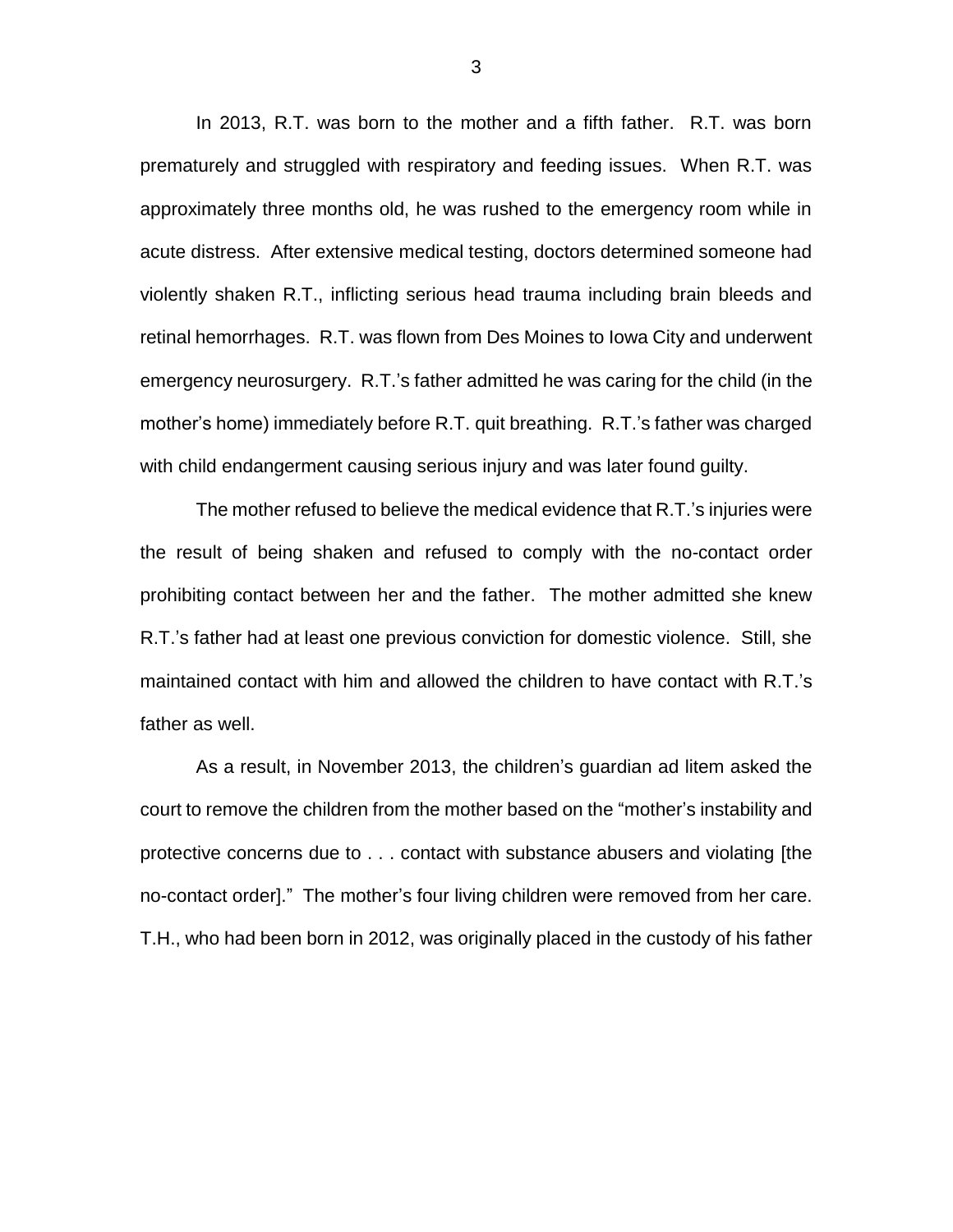but within a month, T.H. was removed from the father's care and placed with his paternal grandparents.<sup>3</sup>

The mother completed a mental-health evaluation the same month. She disclosed a history of being physically abused as a child and having one violent romantic relationship. She reported having ended the relationship with R.T.'s father because "he just focused on himself" and did not seem interested in her welfare. The social worker who completed the evaluation recommended the mother "be seen for individual therapy on a weekly basis to address her history with males, development of healthy problem-solving skills, as well as her relationships with parent figures as they may relate to the choices she makes in adult relationships."

The mother began attending therapy, but she missed at least three consecutive therapy sessions and the therapist discontinued their relationship in February 2014. The mother posted on social media threatening to kill herself. Additionally, contrary to the mother's statements to professionals, there was evidence the mother continued her relationship with R.T.'s father; she violated the no-contact order by talking to him on social media and sending him pictures of the children during visits.

In October 2014, the mother began seeing her third therapist since DHS involvement began and she also obtained a second mental-health evaluation. In it, the mother was diagnosed with adjustment disorder with mixed anxiety and

 $\overline{a}$ 

 $3$  T.H. was returned to his father's care for an extended period of time between May 2014 and February 2016, but he was ultimately removed and placed with his grandparents again in February 2016 and remained there through the termination proceedings in May 2017.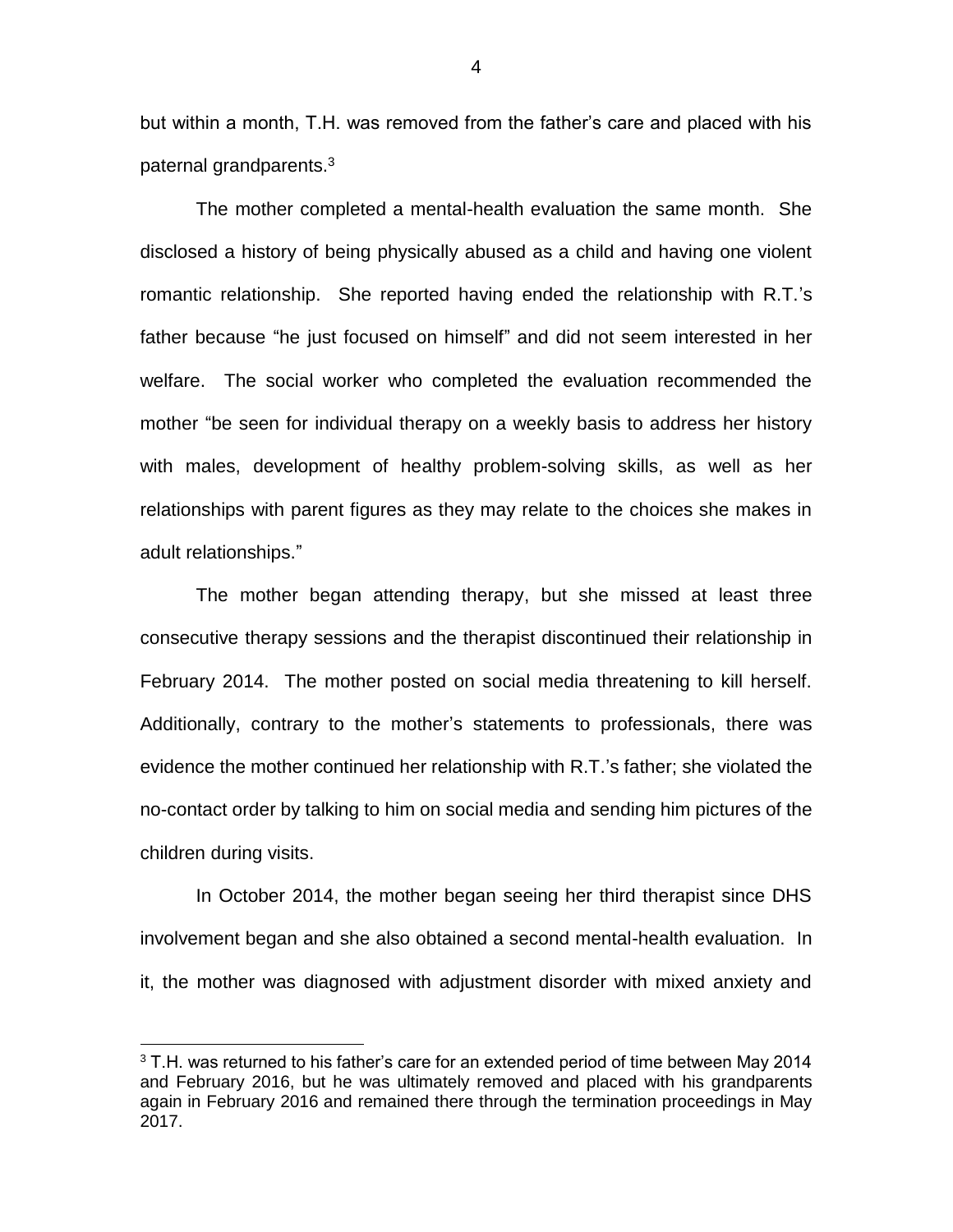depression and histrionic personality disorder. It was noted the mother had experienced significant cumulative trauma from childhood through the present day and that she addressed her fears of abandonment and being alone "by pursuing relationships with men who have abused her emotionally and physically." The mother had made positive change, including getting a job and financially supporting herself. She was able to verbalize how some of her past choices had negatively impacted the children.

At the October 2014 permanency hearing, the court granted a six-month extension for the mother to work toward reunification with B.L., B.G., and T.H. and for B.L.'s father to work toward reunification with B.L. T.H. lived with his father under DHS supervision; B.L. and B.G. remained in foster care. The court changed the permanency goal to termination of parental rights regarding the mother and R.T.

In January 2015, the court terminated the mother's parental rights to R.T. In its written ruling, the juvenile court found the mother's unresolved mental-health issues posed a risk to R.T. and concluded the mother was unable or unwilling to fully participate in the proffered services. Reunification with the other three children remained the goal under the six-month extension of time.

In the following months, the mother's employment was sporadic. She struggled to attend therapy consistently. The mother's therapist reinforced that the mother needed long-term therapy to address her errors in thinking and her past decision-making including choices to involve herself in relationships with "bad boys." The mother continued to be dishonest in sessions, claiming she was not in romantic relationships but being contradicted by her own social media posts, by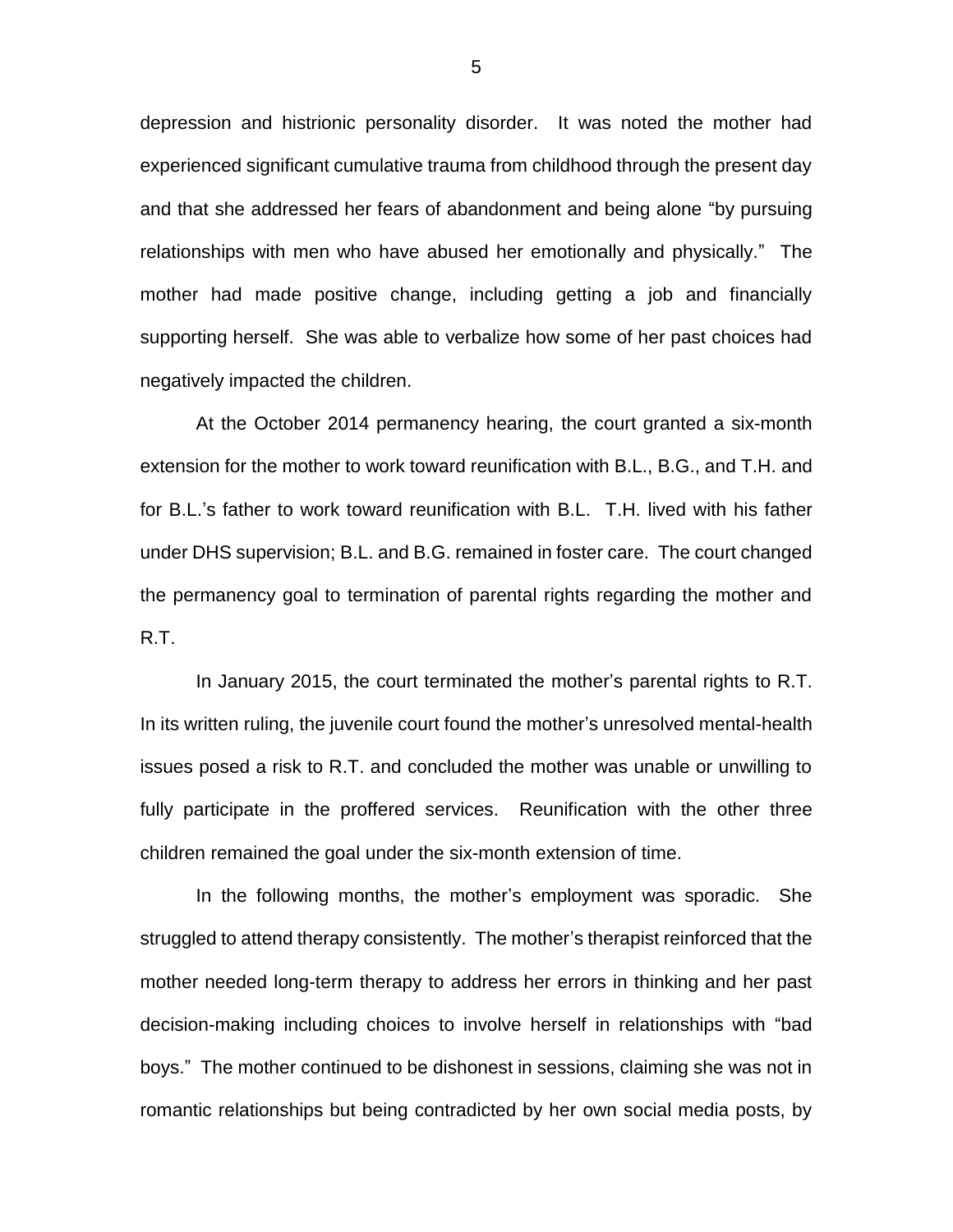reports from the children and foster parents, and by events witnessed by providers. The mother was encouraged to abstain from romantic relationships while she worked toward getting her children back.

In March 2015, the court returned B.L. and B.G. to the mother's care. T.H. continued to live with his father. After the children were returned, the mother attended therapy only sporadically. She quit her employment, and she began spending time with adult males in the home while the children were present. The mother was reminded to be aware of the influence other adults could have on her children and her circumstances.

By June 2015, the mother's therapist was threatening to quit seeing the mother due to her number of missed appointments. The mother was not consistently taking B.L. and B.G. to their therapy appointments, and, without telling any of the case professionals, she moved the children in with her new boyfriend, Zach.

In the fall of 2015, the mother had stopped attending therapy altogether. She reported to the case professionals that she no longer felt it was necessary. The mother continued to maintain employment only sporadically.

The police were called to the home of the mother and her new boyfriend in January 2016. B.L. was in the home at the time, as he stayed home sick from school. The mother and Zach had a verbal argument that turned physical, with the mother ripping Zach's shirt and scratching his chest. Zach then physically forced the mother and B.L. out of the home without coats—it was twenty-seven degrees outside at the time. When the police arrived, they saw an injury to the mother's elbow; Zach admitted he had physically forced the mother out; B.L. reported to the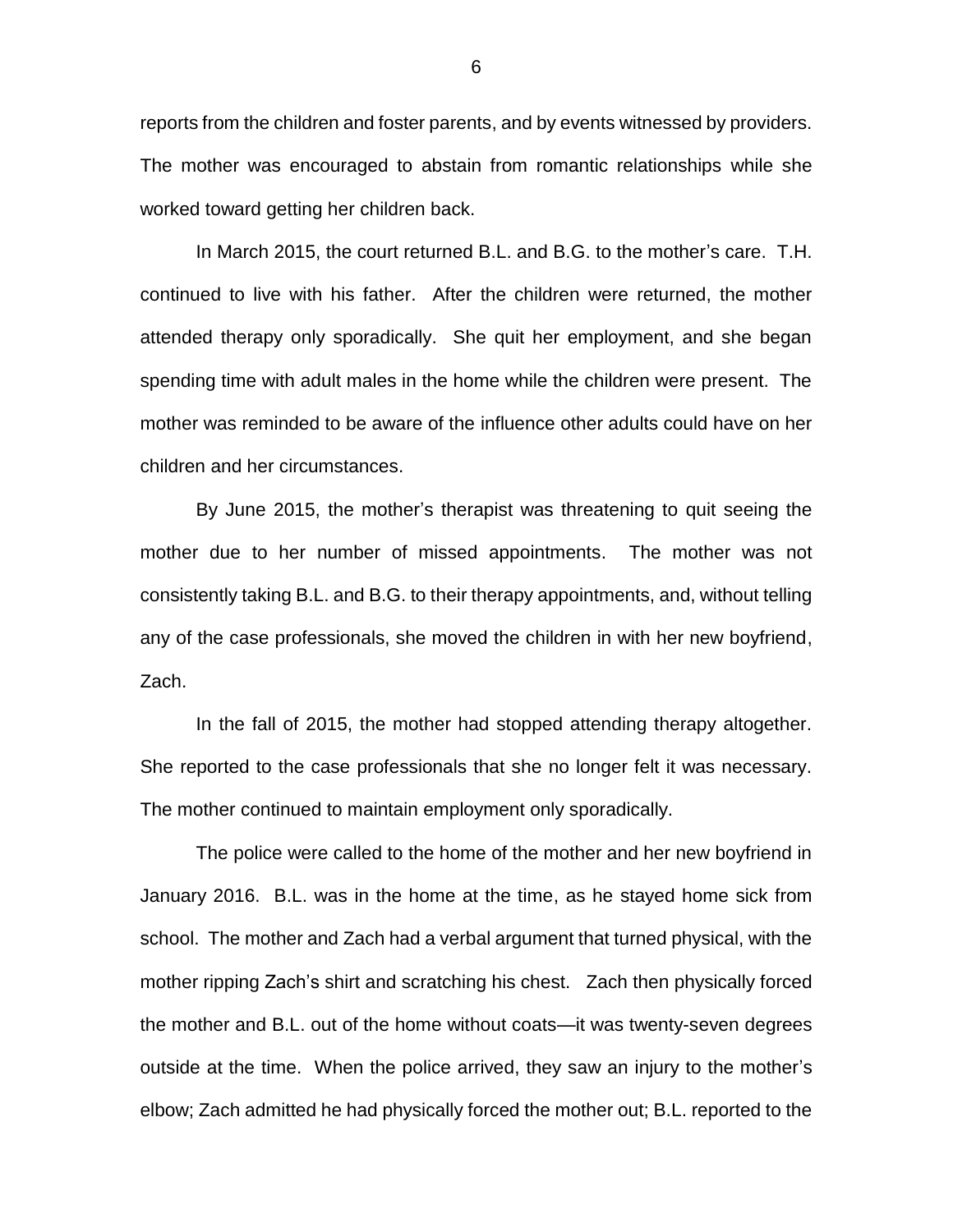police that the boyfriend made him leave as well. Zach was then arrested for domestic abuse assault causing injury.

Following the episode, DHS made referrals for the mother to work with a domestic violence advocate, who could provide the mother with transitional housing. The mother was also encouraged to get herself and B.L. and B.G. back into therapy. The mother took no positive action. Instead, she asked that the nocontact order prohibiting contact between her and Zach be rescinded.

At the March 2016 review hearing, the court ordered the mother to obtain a new mental-health evaluation and follow through with any recommended treatment. The mother was also ordered to obtain independent housing.

The mother did not appear for the family team meeting in early May, and she not attend or respond to phone calls. Professionals realized the mother, B.L., and B.G. had not been seen in two weeks. The mother had missed all appointments; she was still not participating in therapy. DHS learned the children had multiple recent unexcused absences from school. When DHS was finally able to reach the family, both children reported they had been staying at Zach's house and said they saw Zach and the mother "fighting and arguing."

On May 18, the mother called 911 and reported Zach had pushed her down the stairs. The next day, when she informed DHS, she stated that Zach had pushed her down the stairs after she refused to have sex with him. After the police arrived, they made Zach leave the house. According to the mother, later, approximately twenty of Zach's friends and family members arrived at the home, yelling at the mother, calling her names, and threatening her. The mother stated the children were present and witnessed the event.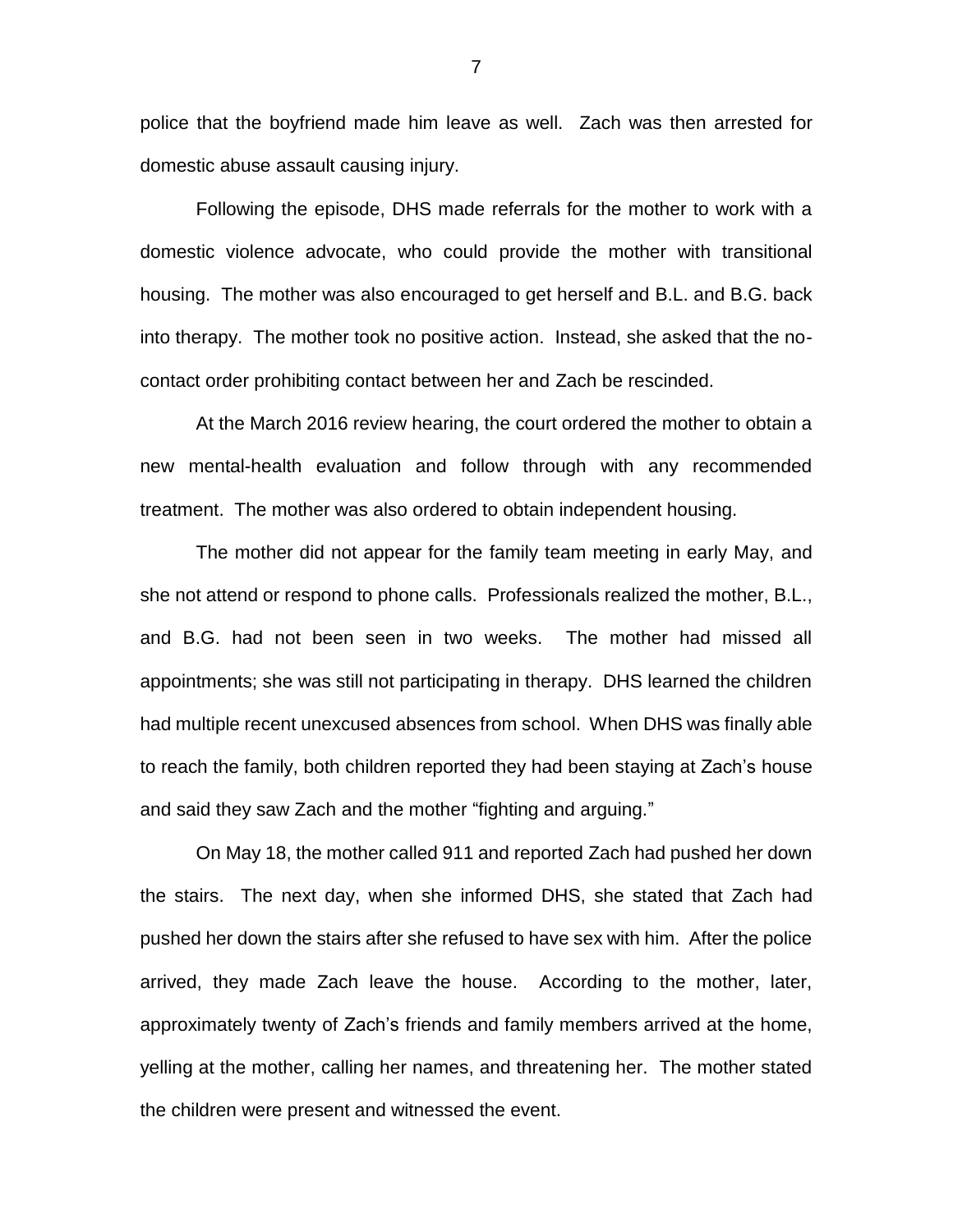The mother then moved from Zach's home into the home of another male friend, Brady. DHS initiated a new safety plan with the mother and warned that the children may be removed again if the mother did not secure independent housing. As a DHS worker was leaving Brady's home, they saw a handgun holster and a loaded magazine for a handgun. When asked, the mother claimed she did not know if Brady had a gun or where it would be located. DHS met with B.L. and B.G., who disclosed they had been spending a lot of time with the maternal grandmother. The maternal grandmother was not to be around the children because of her long history of drug use and her refusal to comply with DHS services, including taking drug tests to establish her sobriety. The children also reported the mother and Brady had been fighting a lot and the mother hid a pistol under the couch to keep it away from Brady, who had threatened to kill himself.

The next day, May 26, the State asked the court to modify placement by again removing B.L. and B.G. from the mother's care. In its petition, the State noted that the mother had failed to follow court orders to obtain a new mentalhealth evaluation and follow its recommendation and failed to obtain independent housing. The court granted the State's petition, and the two children were placed in foster care.

Between May 2016 and October 2016, the mother missed more than half the scheduled visits with B.L. and B.G. She did not follow court orders to obtain a mental-health evaluation or attend therapy. She continued her romantic relationship with Brady, and it remained problematic: she called 911 to report domestic violence in July after he broke into the bathroom while she was showering and pulled her out. Brady was charged criminally as a result. It was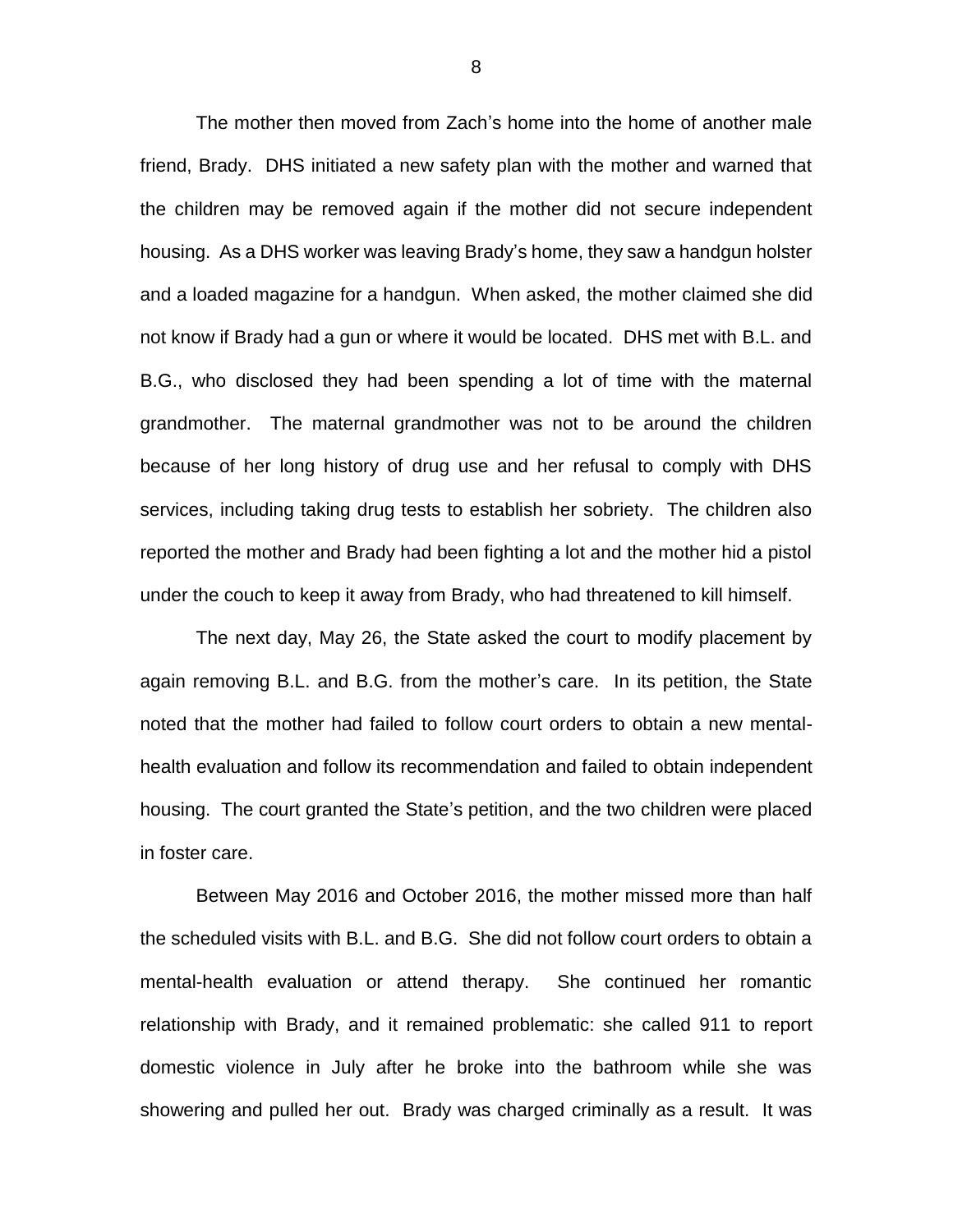noted that the mother had told DHS workers she was living alone during the period she called 911 and reported her live-in boyfriend had assaulted her.

The mother continued missing visits and having inappropriate people in the home at the time visits were scheduled. She had several outbursts in front of the children. She reengaged in therapy—her fourth therapist since DHS became involved—but failed to accurately report her history to the therapist.

In February 2017, the State filed petitions to terminated the mother's rights to B.G., B.L., and T.H. and B.L.'s father's parental rights. The termination hearing took place over three days: March 21, April 12, and May 16.

B.L.'s father testified he had not seen B.L. in "probably two years." He stated he had not participated in services or taken advantage of scheduled visits because he was "[w]orking a lot, trying to work on [him]self," but claimed he had called once or twice to ask if visits could start being scheduled again—once in June 2016, before he went to jail, and once in January 2017. He also reported he had completed outpatient drug treatment through his probation and that he had been sober since June 2016. The father claimed B.L. could be returned to his care at the time of the hearing, but he admitted he did not know what grade B.L. was in, what time he went to bed, what his favorite things were, what types of medications B.L. was taking, or why he was going to therapy.

The mother testified she had not been to a visit with T.H. since December 2015; she admitted they no longer shared a bond and T.H. did not recognize her anymore (when he saw her at a team meeting). While she hoped to have some type of relationship with T.H. in the future, she did not ask that he be returned to her care at that time. The mother testified she believed B.L. and B.G. could be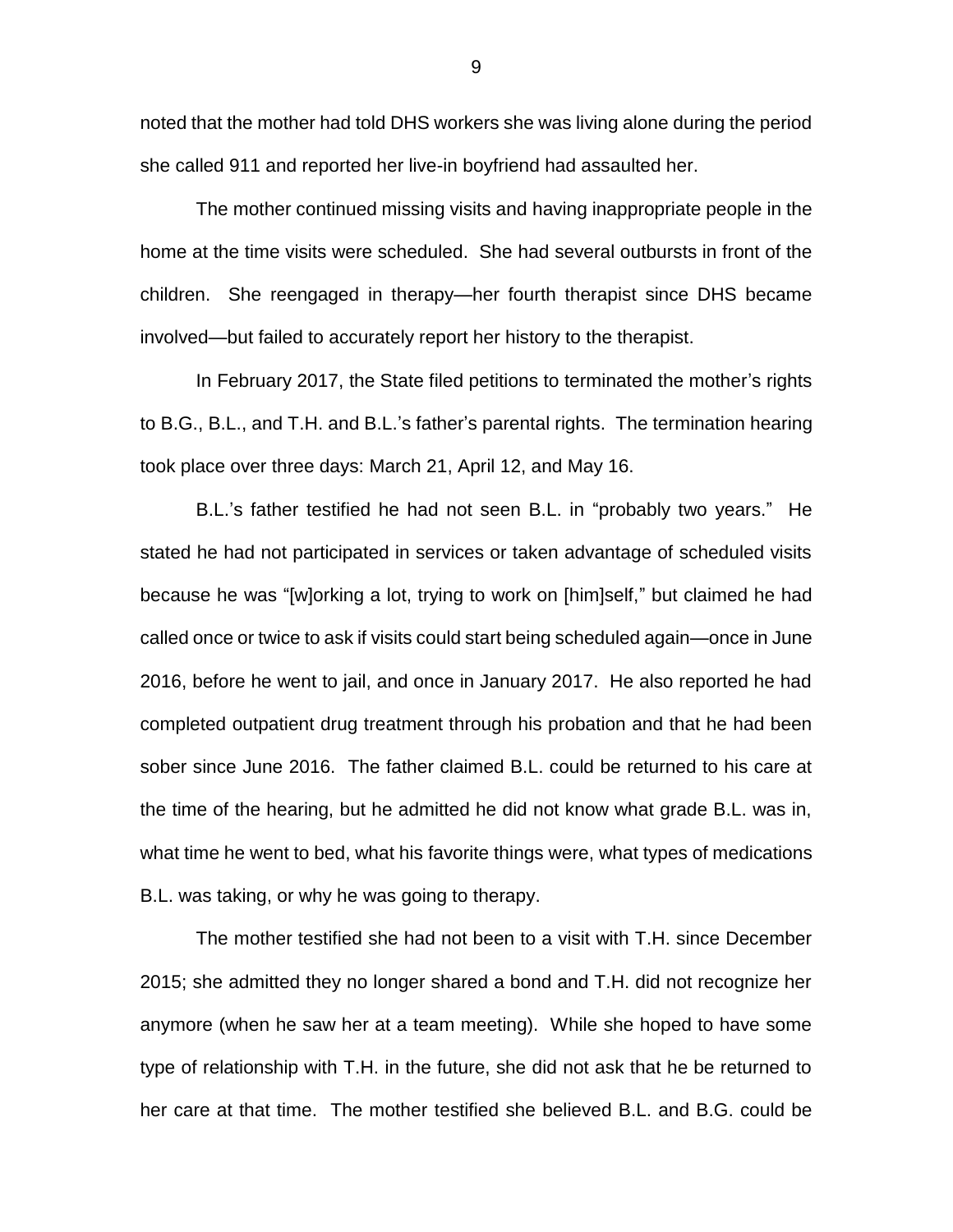returned to her care. She stated she had a job and had obtained independent housing. The mother claimed her boss was a good support for her—sometimes driving her around and paying for her pedicures; he also owned the home she lived in. She denied they were in a romantic relationship. The court noted the mother's ongoing dependence on men to meet her daily needs. The mother claimed she had made big changes since DHS involvement started in October 2013; she elaborated she made the change of "accepting herself" after the children were removed from her care for a second time—in May of 2016—and expanded that she has "done a lot of stuff for [her]self, eating better, . . . started tanning again, taking better care of [her]self, developing healthier friendships, . . . trying to reconnect with family members that [she hasn't] really been, and just keeping [her] bond with her children." The mother continued to downplay the seriousness of the multiple instances of domestic violence that were perpetrated against her during the course of the case. She blamed the family safety, risk, and permanency workers for "setting her up."

The juvenile court terminated the mother's parental rights to all three children pursuant to Iowa Code section  $232.116(1)(g)$  (2017); her rights to T.H. were additionally terminated pursuant to section 232.116(1)(f). B.L.'s father's parental rights were terminated pursuant to section  $232.116(1)(b)$ , (e), and (f).<sup>4</sup>

The mother and B.L.'s father appeal separately.

### **II. Standard of Review.**

 $\overline{a}$ 

<sup>&</sup>lt;sup>4</sup> T.H.'s father's parental rights were terminated pursuant to lowa Code section 232.116(1)(f). T.H.'s father has not appealed.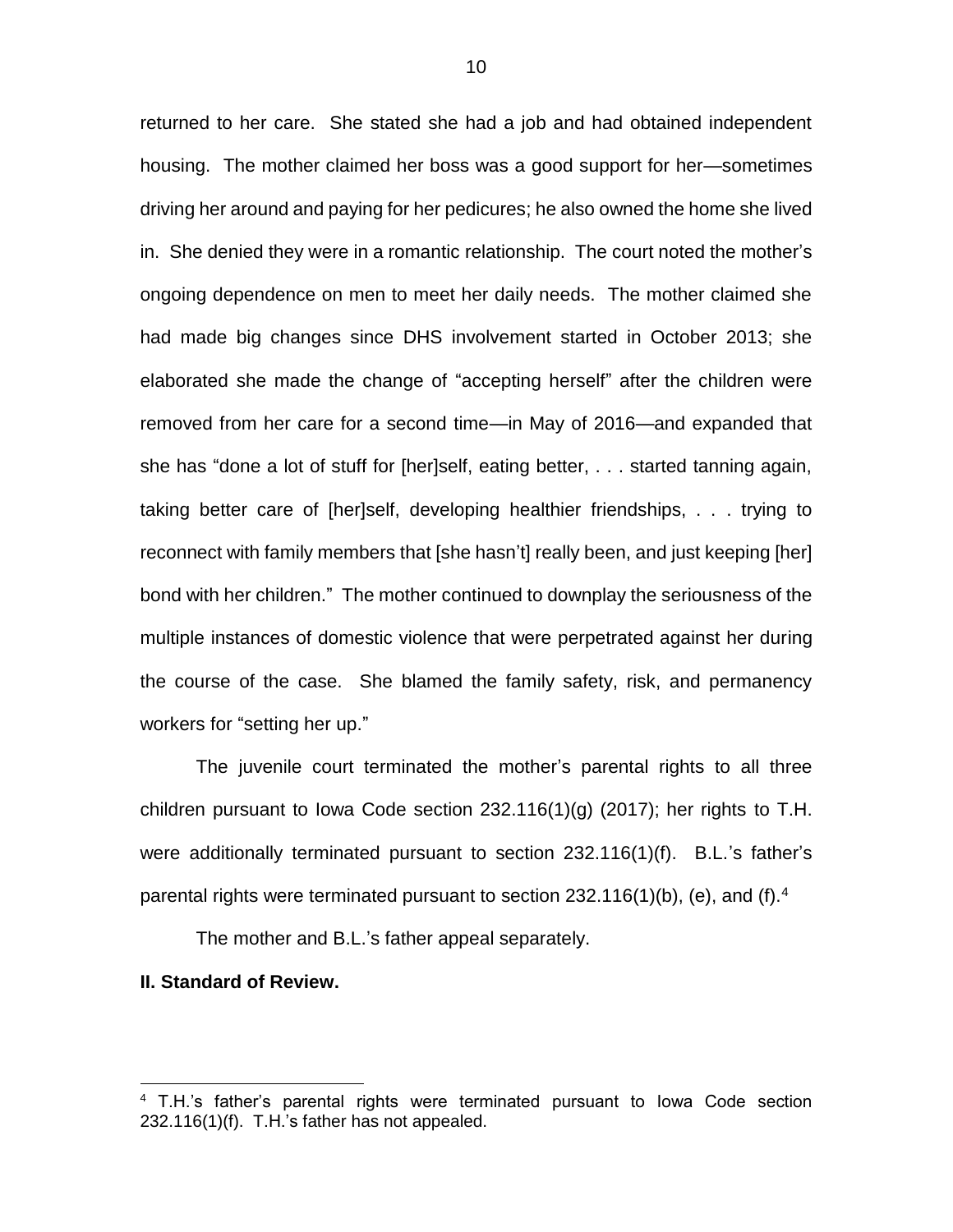We review the termination of parental rights de novo. *In re T.S.*, 868 N.W.2d 425, 431 (Iowa Ct. App. 2015). We uphold an order terminating parental rights when there is clear and convincing evidence in the record to support the statutory grounds for termination. *Id.* 

# **III. Mother's Appeal.**

The mother challenges the statutory grounds for termination; she also maintains termination of her rights was not in the children's best interests.

# **A. Statutory Grounds.**

When the juvenile court terminates a parent's rights on more than one

ground, we may affirm on any ground we find supported by clear and convincing

evidence. *See In re D.W.*, 791 N.W.2d 703, 707 (Iowa 2010). Here, we consider

Iowa Code section 232.116(1)(g), which allows the court to terminate when all the

following have occurred:

(1) The child has been adjudicated a child in need of assistance pursuant to section 232.96.

(2) The court has terminated parental rights pursuant to section 232.117 with respect to another child who is a member of the same family or a court of competent jurisdiction in another state has entered an order involuntarily terminating parental rights with respect to another child who is a member of the same family.

(3) There is clear and convincing evidence that the parent continues to lack the ability or willingness to respond to services which would correct the situation.

(4) There is clear and convincing evidence that an additional period of rehabilitation would not correct the situation.

The mother challenges the court's conclusion only in regards to elements three and four.

At the time of the final day of the termination hearing in May 2017, the

mother and these children had been involved with DHS for approximately forty-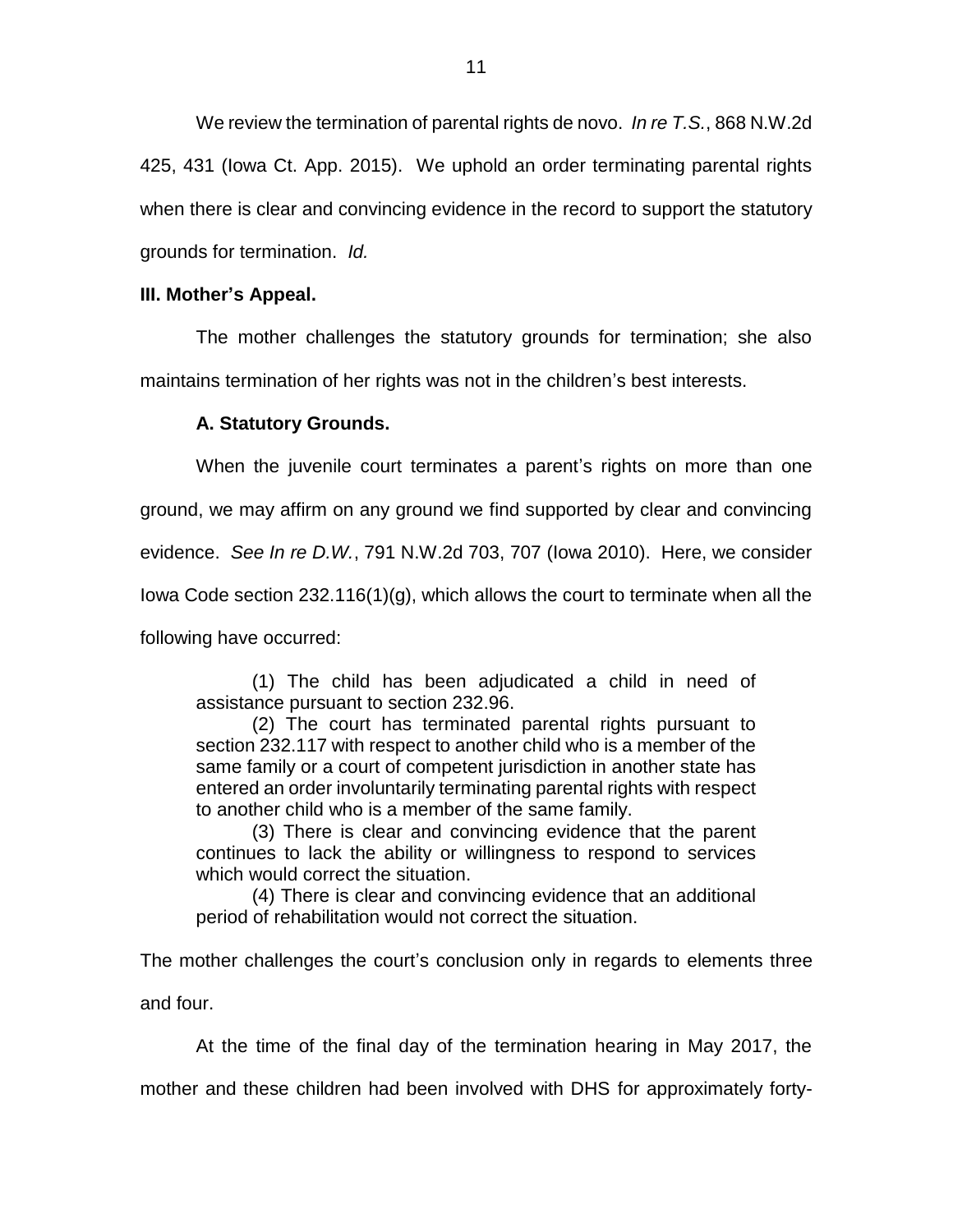four months. T.H. had spent forty-two of those forty-four months outside of the mother's care, and B.L. and B.G. had spent approximately twenty-eight of the fortytwo months outside of the mother's care. The mother had been given a number of chances to engage in therapy in a meaningful way and in fact had been courtordered to do so a number of times. The mother had yet to do so. Multiple therapists recognized the mother's habit and failure in decision-making that led her to date "bad boys" and violent men, and the mother has been abused by at least four different paramours. Rather than taking steps to move past this behavior, the mother continues to downplay the significance of these assaults—even though a number of them took place in front of the children—and continues to deny she was in romantic relationships with the men who hurt her. While the mother claimed to have independent housing, employment, and to not be involved romantically with anyone at the time of the termination hearing, nothing in the record suggests the mother has made the strides necessary to keep out of more abusive relationships in the future. Additionally, the mother has not shown that she has the capacity to protect the children when they are in her care. For example, she continued to be involved with R.T.'s father after he violently shook R.T. and was arrested for child endangerment causing serious injury. When she and the children were staying with Brady and DHS asked if there were weapons in the home, the mother denied any knowledge of guns, though the children reported the mother had hid a pistol under the couch after Brady put it in his mouth and threatened to kill himself while he and the mother were fighting.

After forty-four months, including a six-month extension of time, the mother had yet to respond to services meant to help her be able to safely parent her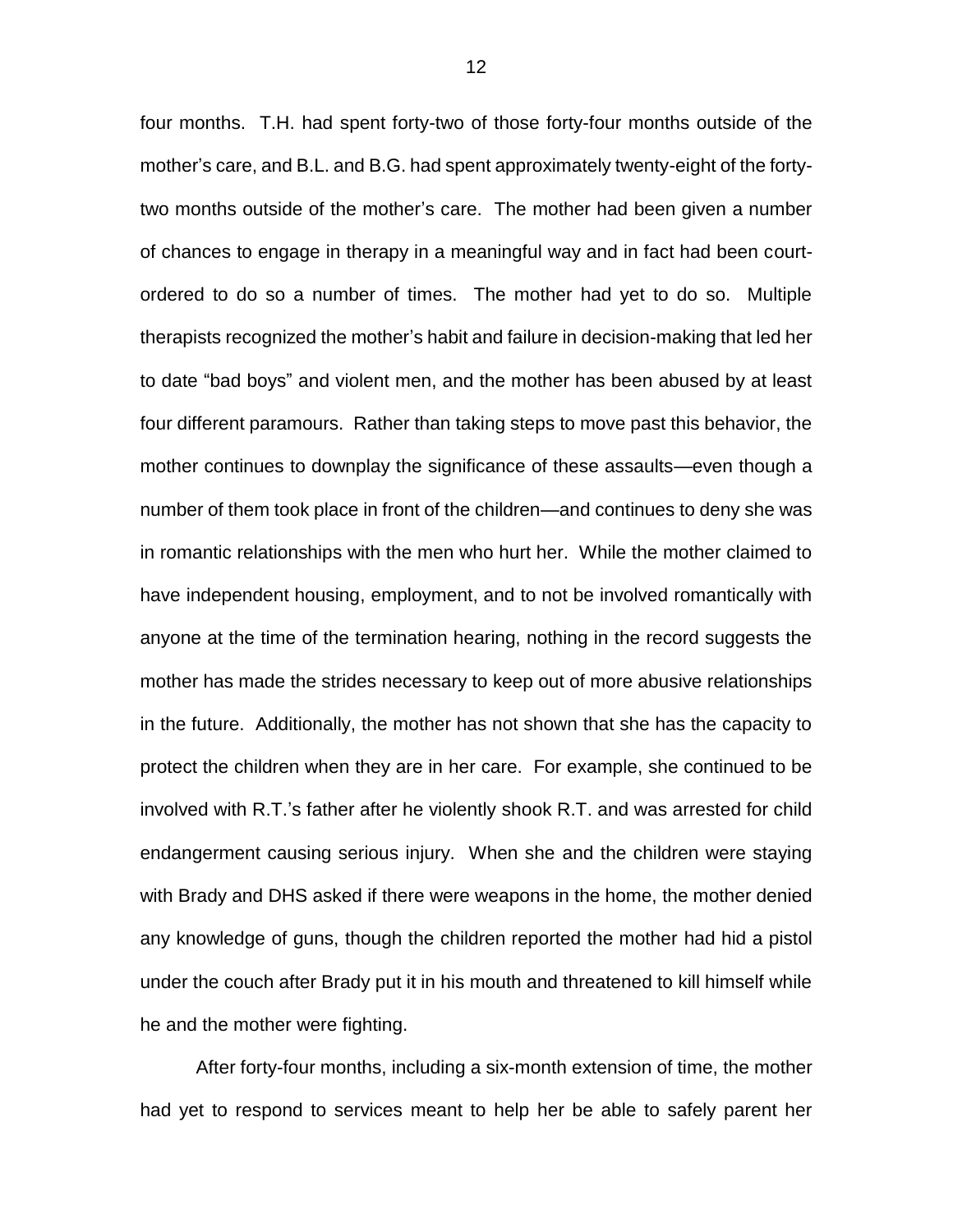children. Nothing in the record indicates that more time would correct the situation. We agree with the juvenile court's decision to terminate the mother's parental rights to all three children pursuant to section 232.116(1)(g).

#### **B. Best Interests.**

The mother claims termination of her parental rights was not in the children's best interests. Although the mother does not specify that her arguments in this section pertain to only B.L. and B.G., her statements about the strong bond they share and the lack of pre-adoptive foster family appear to indicate her argument is limited to the older two children. Thus, any claim of error regarding the best interests of T.H. has been waived.

Even giving credit to the mother's claims, termination of her parental rights is in B.L.'s and B.G.'s best interests. As their therapist noted, the children are in need of permanency. *See In re J.E.*, 723 N.W.2d 793, 802 (Iowa 2006) (Cady, J., concurring specially) (noting the "defining elements in a child's best interest" are the child's safety and her "need for a permanent home"). They have been involved with DHS for a number of years, and they have endured a number of placements and a significant amount of uncertainty during that period. Unfortunately, the mother is not in a position in which she can provide the stability or safety that they need, and we are past the point where the children can be asked to wait longer for their mother to make the necessary changes. *See In re A.C.*, 415 N.W.2d 609, 613 (Iowa 1987) ("The crucial days of childhood cannot be suspended while parents experiment with ways to face up to their own problems.").

We affirm the juvenile court's termination of the mother's parental rights to all three children.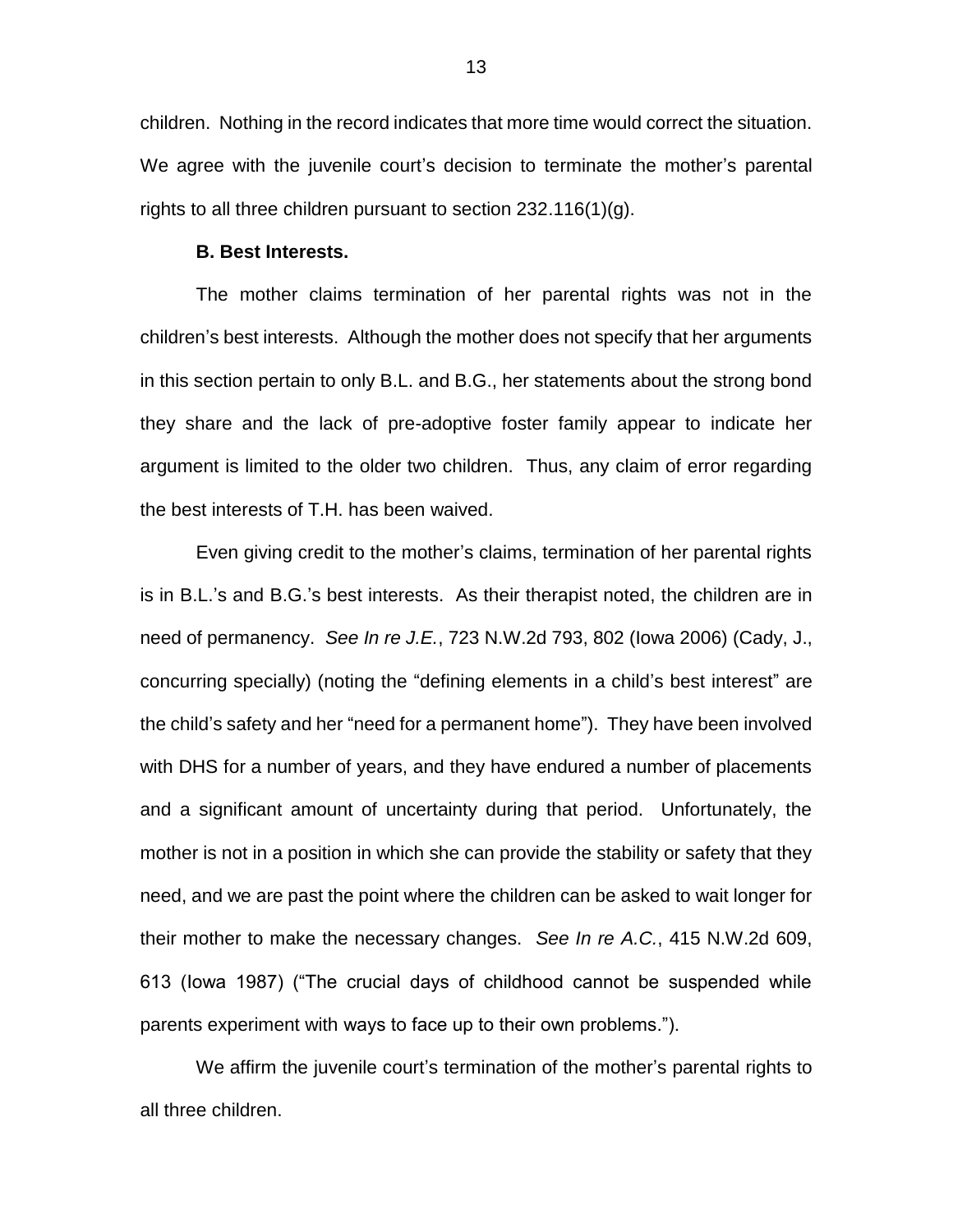### **IV. Father's Appeal.**

 $\overline{a}$ 

The juvenile court terminated the parental rights of B.L.'s father pursuant to section 232.116(1)(b), (e), and (f). However, the father only challenges the statutory grounds for termination under section  $232.116(1)(b)$  and (f).<sup>5</sup> The father has not challenged the court's conclusion under section 232.116(1)(e), and any claim of error related to that ground has been waived. *See Hyler v. Garner*, 548 N.W.2d 864, 870 (Iowa 1996) ("[O]ur review is confined to those propositions relied upon by the appellant for reversal on appeal.").

The father also claims termination is not in B.L.'s interests because his foster home was no longer a pre-adoptive home. As we have said before, "We will not refuse to terminate the rights of parents who would otherwise be terminated because an adoptive home has not been secured." *In re T.C.*, 522 N.W.2d 106, 109 (Iowa Ct. App. 1994). The father had not seen B.L. for a number of years, due to his own illegal actions and failure to keep in contact with the department. Although he may still love B.L., he could not answer even the most basic questions about the child at the time of the termination hearing, and he has not established that he could provide B.L. with stability and permanency—either at the time of the hearing or any time in the future. B.L.'s best interests require finding a forever

<sup>&</sup>lt;sup>5</sup> We note that it takes a broad reading of the father's appeal to find that he has challenged two of the three sections. The father does not list any of the subsections he is challenging and he has not argued any specific elements. Rather, we are construing his statement that the juvenile court "erred in terminating the father's parental rights when there was not clear and convincing evidence that the child could not be returned to the care of the Father either immediately or within a reasonable time" as a challenge to Iowa Code section 232.116(1)(f)(4). Similarly, we construe his statement that he disagrees with the court's finding that he "deserted or abandoned" the child as an argument against section 232.116(1)(b), though he makes no further comment or argument other than saying he disagrees with the conclusion.